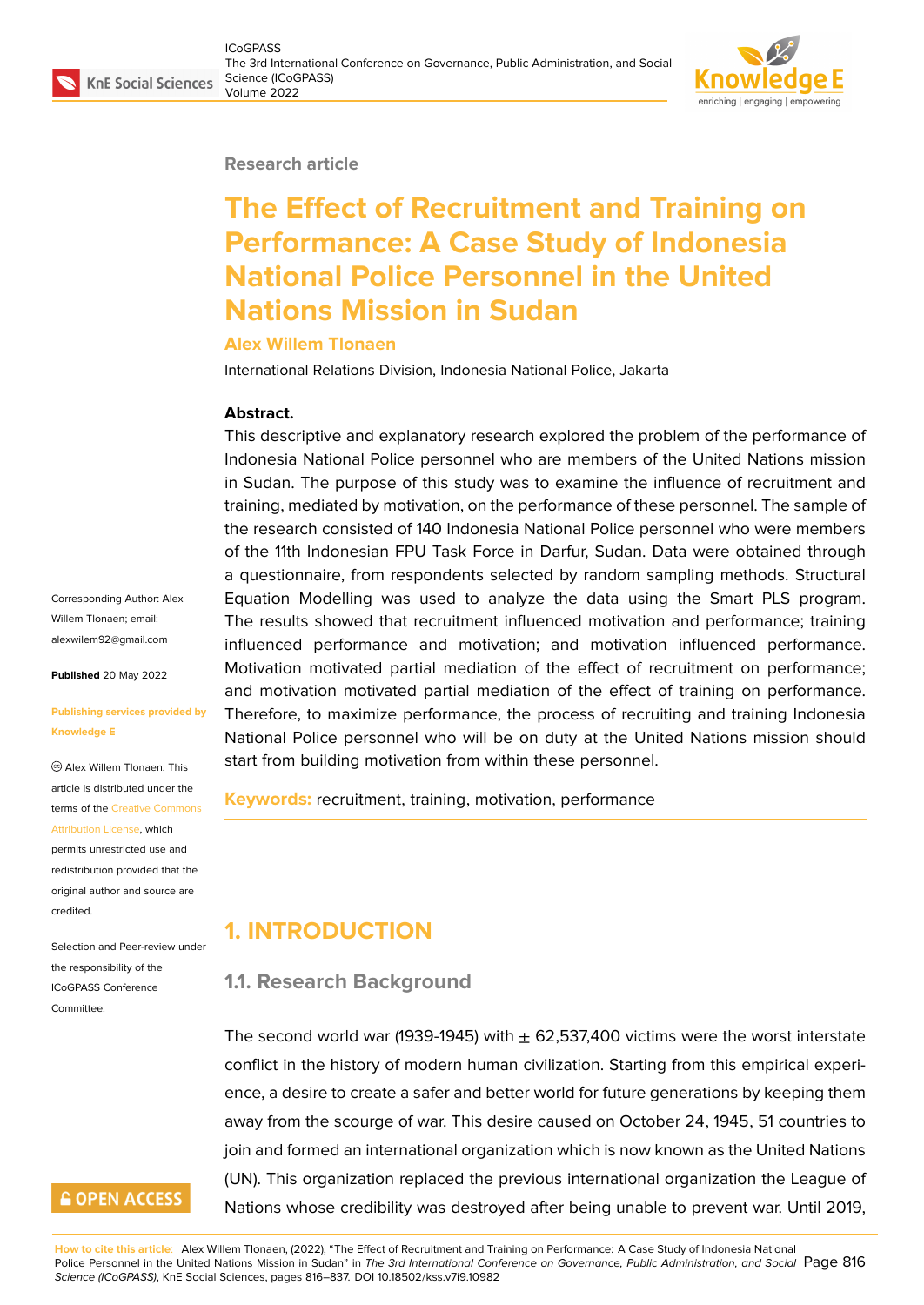

the United Nations had 193 countries, including Indonesia, which joined on September 28, 1950.

The scope of the UN's role includes peacekeeping, conflict prevention, and humanitarian assistance. Furthermore, the United Nations also deals with various fundamental issues such as sustainable development, environment and refugee protection, disaster relief, terrorism, disarmament and non-proliferation, promoting democracy, human rights, gender equality and women's empowerment, governance, economic and social development, health, landmine clearance efforts, expansion of food production, and various other things, in order to reach goals and coordinate efforts for a safer world for future generations.

Indonesia's commitment to participate in implementing world order based on independence, eternal peace and social justice in accordance to paragraph IV of the Preamble to the 1945 Constitution of the Republic of Indonesia (UUD 1945), one of which is realized through the involvement (participation and contribution) of Indonesia in the Peacekeeping Mission under United Nations Peacekeeping Operations.

In this regard, Indonesia's involvement in the UN Peacekeeping Mission is always carried out by respecting the basic principles of UN peacekeeping operations which include the principle of impartiality, the principle of consent of the parties to the conflict, and the principle of not using armed force except for self-defense and defense of the mandate.

Indonesia's involvement is an important indicator of the Government's concrete role in maintaining international peace and security. Furthermore, this involvement is also intended as a means of increasing individual professionalism, modernizing the main equipment used to comply with UN standards and the effectiveness of organizations directly involved in the implementation of the UN Peacekeeping Mission. Indonesia's participation in the UN Peacekeeping Mission can also be used to encourage the development of national strategic industries in the defense sector and the use of the products of these strategic industries in various United Nations Peacekeeping Operations.

The participation of the Indonesia National Police in the UN peacekeeping mission is based on the spirit and spirit of the 1945 Constitution, particularly in paragraph IV, the actualization of the commitment of the government and the Indonesian nation is also reflected in Indonesia's foreign policy, by continuing to play an active role in maintaining international security and peace.

Generally, the police have to protect and serve the community. This task is carried out to provide a sense of security for the community which in turn will increase the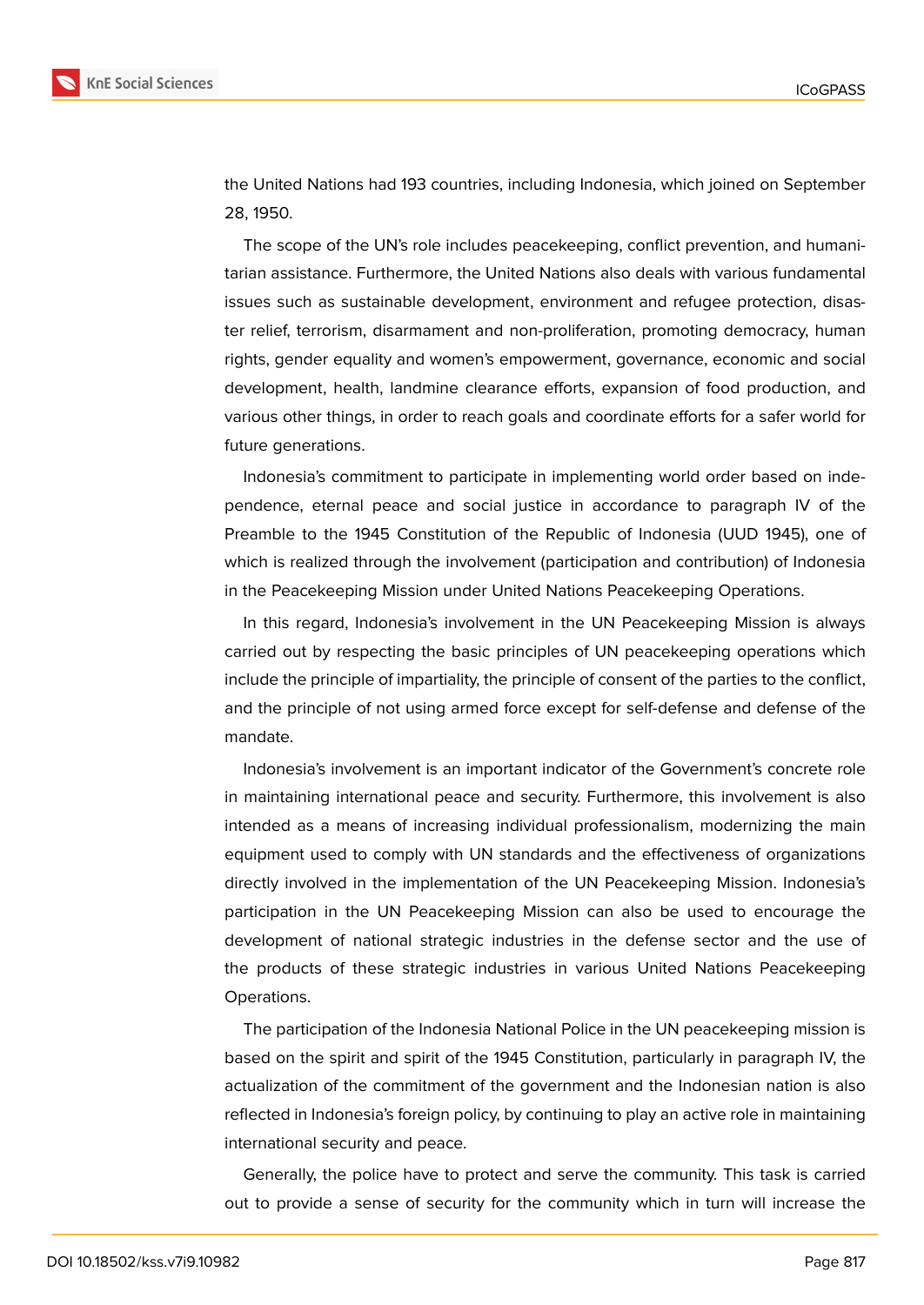**KnE Social Sciences** 



productivity of the community itself. This expectation of a police presence grows even greater in conflict situations. *Bayley and Perrito* even stationed the local police force as an important element for the success of peacemaking and counter-insurgency in Afghanistan and Iraq which are experiencing prolonged armed conflict (Bayley, David H. and Robert M. Perito, 2010). This vital position of the police institution causes the police to become one of the main components in a UN peacekeeping mission.

The Indonesian National Police for the first time sent its personnel on a UN peacekeeping mission in 1989, a total of 35 INP personnel who were affiliated with TNI personnel to Namibia on the UNTAG mission (GARUDA IX). Police participation is strengthened by the existence of Law Number 2 of 2002 Article 41 paragraph 3 of this law which reads "The National Police of the Republic of Indonesia actively assists in the task of maintaining world peace under the banner of the United Nations.

Until the formation of the National Police's International Relations Division (Divhubinter) in October 2010 the National Police had sent personnel to 9 (nine) UN peacekeeping missions. Various positive appreciations have been achieved by the Indonesian National Police ambassadors from the United Nations, the host country, and other countries. But this success does not mean there are no problems in its implementation. These problems can arise both at the planning, preparation, departure and termination stages of the duties of personnel involved in UN peacekeeping missions. To overcome this problem, based on the Regulation of the Indonesia National Police Chief Number 21 of 2010 article 23 concerning Organization and Work Procedures at the INP Headquarters, the INP International Mission Bureau has been established as a work unit under the International Relation Division whose task is to carry out international missions in the fields of UN peace and humanity as well as capacity building cooperation of Police. In carrying out its duties and functions, it is carried out by 2 (two) parts, namely the Peace and Humanity section and the Capacity Development Section. The Peace and Humanitarian section are in charge of carrying out peace missions and nonconflict humanitarian missions in international organizations. In carrying out its duties and functions, it includes planning activities, preparation of personnel, infrastructure, educational and training supplies, delivery,

To be able to be sent on a UN peacekeeping mission, members of the Indonesian National Police must meet several applicable requirements, such as being fluent in English or being able to speak French as the main language of the United Nations. However, in reality there are still many members of the Indonesian National Police who are not fluent in English or French, so that in at least 1 month they must be able to master or be 'fluent' at least in English so that can be sent on the UN peace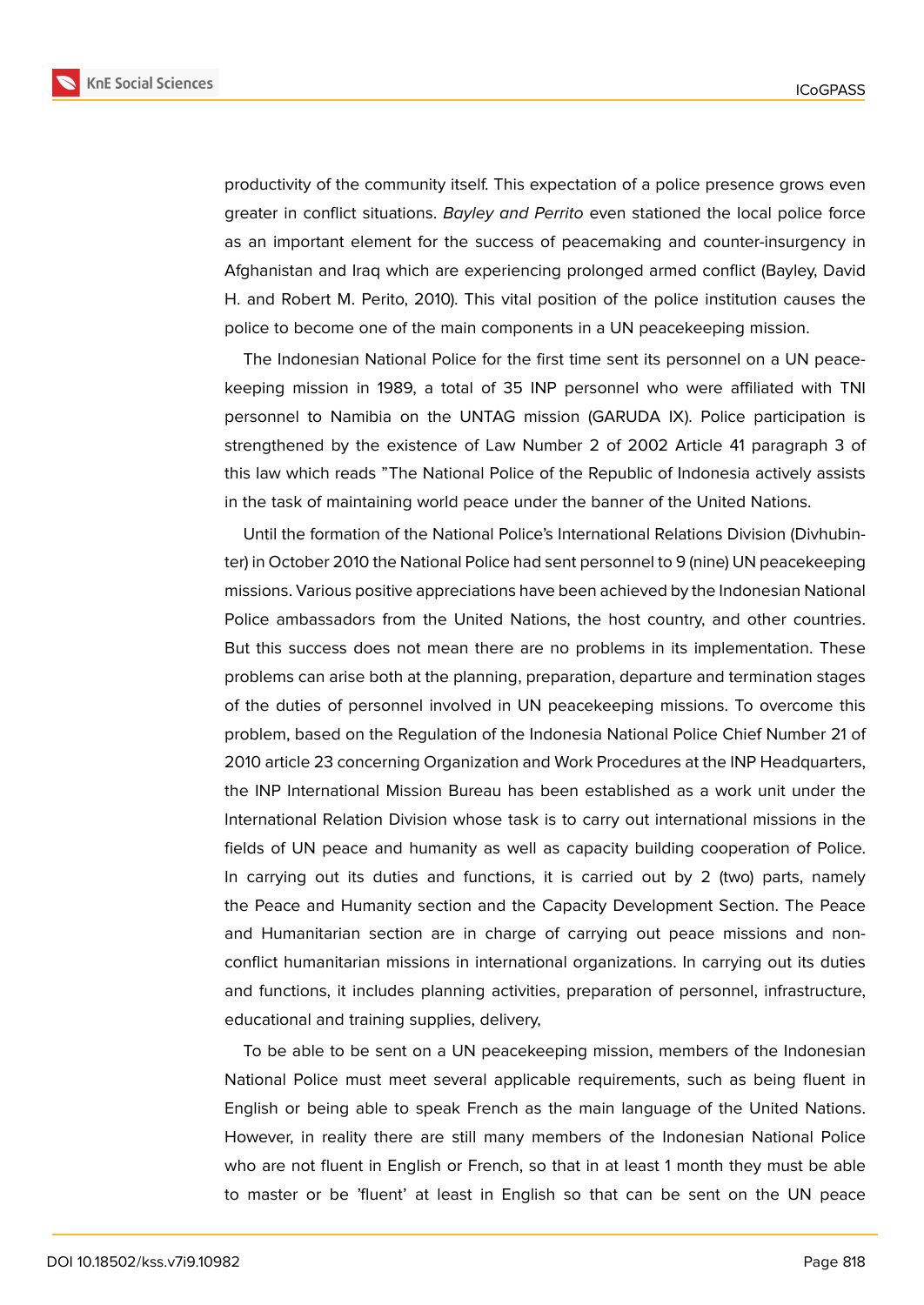**KnE Social Sciences** 



mission. In addition to having to master the language, police personnel must also have other skills such as motor vehicle mechanics, air conditioning mechanics, electric generator mechanics, water treatment mechanics, information technology mechanics, driving, managing (cooking), tactical abilities (self-defense, shooting, patrolling, guard, anti-riot, release of hostages, bomb disposal, city/forest combat and SAR) and can solve a problem logically, have a positive attitude and show wisdom and impartiality, and other requirements required by the United Nations. And candidates for police personnel who are deemed not to meet the requirements at the time of carrying out their duties will be immediately repatriated to their country of origin. The requirements for the candidates for the National Police who will join the UN troops can be considered as a means to build the capabilities and capabilities of the prospective personnel in recruitment so that they eventually qualify and are trained to become members of the UN troops in accordance with the criteria determined by the UN and from Indonesia itself. However, how does the recruitment team know which personnel are worthy or not, and need to be examined more deeply. In fact, there are many members of the Indonesian National Police who have average abilities and more or more advanced skills are needed to enter the mission as described above.,

The majority of the Indonesian National Police prefer to work in general in Indonesia such as their daily work rather than being sent on missions abroad. This is one of the interesting things for researchers to be the object of research as material for writing this research entitled "The Effect of Recruitment and Training on Performance mediated by Motivation (Study on INP Personnel who join United Nations Mission in Sudan)"

### **1.2. Research Problem**

- 1. Does recruitment affect motivation?
- 2. Does training affect motivation?
- 3. Does recruitment affect performance?
- 4. Does training affect performance?
- 5. Does motivation affect performance?
- 6. Does recruitment affect performance mediated by motivation?
- 7. Does training affect performance mediated by motivation?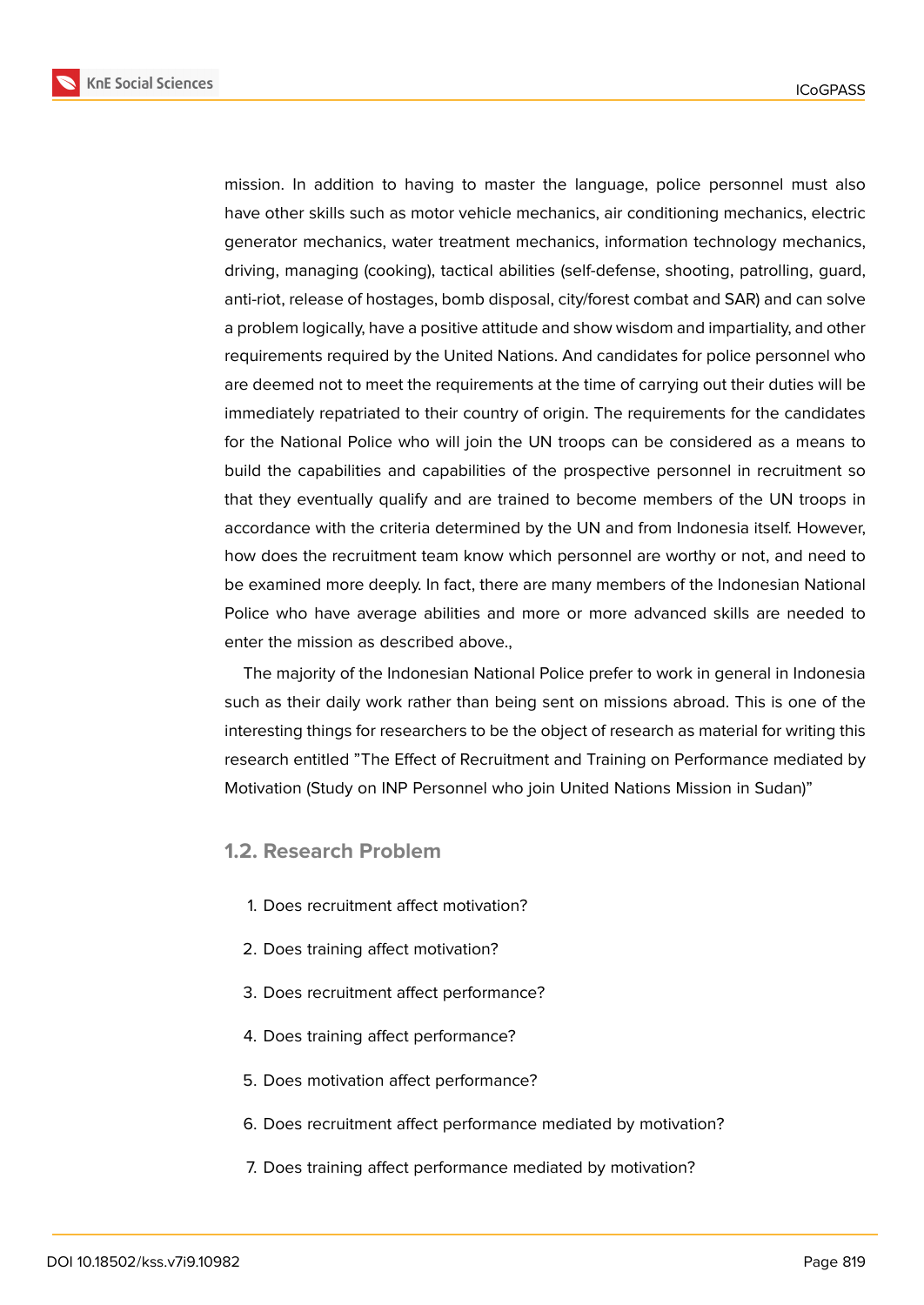

### **1.3. Research Purposes**

- 1. To test and analyze the effect of recruitment on motivation
- 2. To test and analyze the effect of training on motivation
- 3. To test and analyze the effect of recruitment on performance
- 4. To test and analyze the effect of training on performance
- 5. To test and analyze the effect of motivation on performance
- 6. To test and analyze the effect of recruitment on performance mediated by motivation
- 7. To test and analyze the effect of training on performance mediated by motivation

# **2. THEORETICAL BASIS**

Hasibuan (2008) states that recruitment is an effort to find and influence workers, so they want to apply for job vacancies in the organization. While the definition of recruitment according to Simamora (2004) is a series of activities to find and attract job applicants with the motivation, ability, expertise, and knowledge to cover the deficiencies identified in staffing planning. Recruitment activities begin when candidates are being searched for, and end when their applications are submitted. This requires expertise for organizational managers to be observant and thorough in observing the stages of recruitment to get prospective employees who meet the qualifications determined by the organization to help achieve organizational goals that have been determined long in advance.

Recruitment is an important issue for an organization or company in terms of manpower procurement. If the recruitment process is successful or in other words, many applicants submit their applications, then the company's chances of getting good employees will be wide open because the company will have many of the best choices from prospective applicants.

According to Widodo (2015), training is a series of individual activities in systematically increasing skills and knowledge so that they are able to have professional performance in their fields. Training is a learning process that allows employees to carry out their current work according to standards.

According to Rachmawati (2008), training is an environment for employees, where they acquire or learn specific attitudes, abilities, skills, knowledge, and behaviors related to work.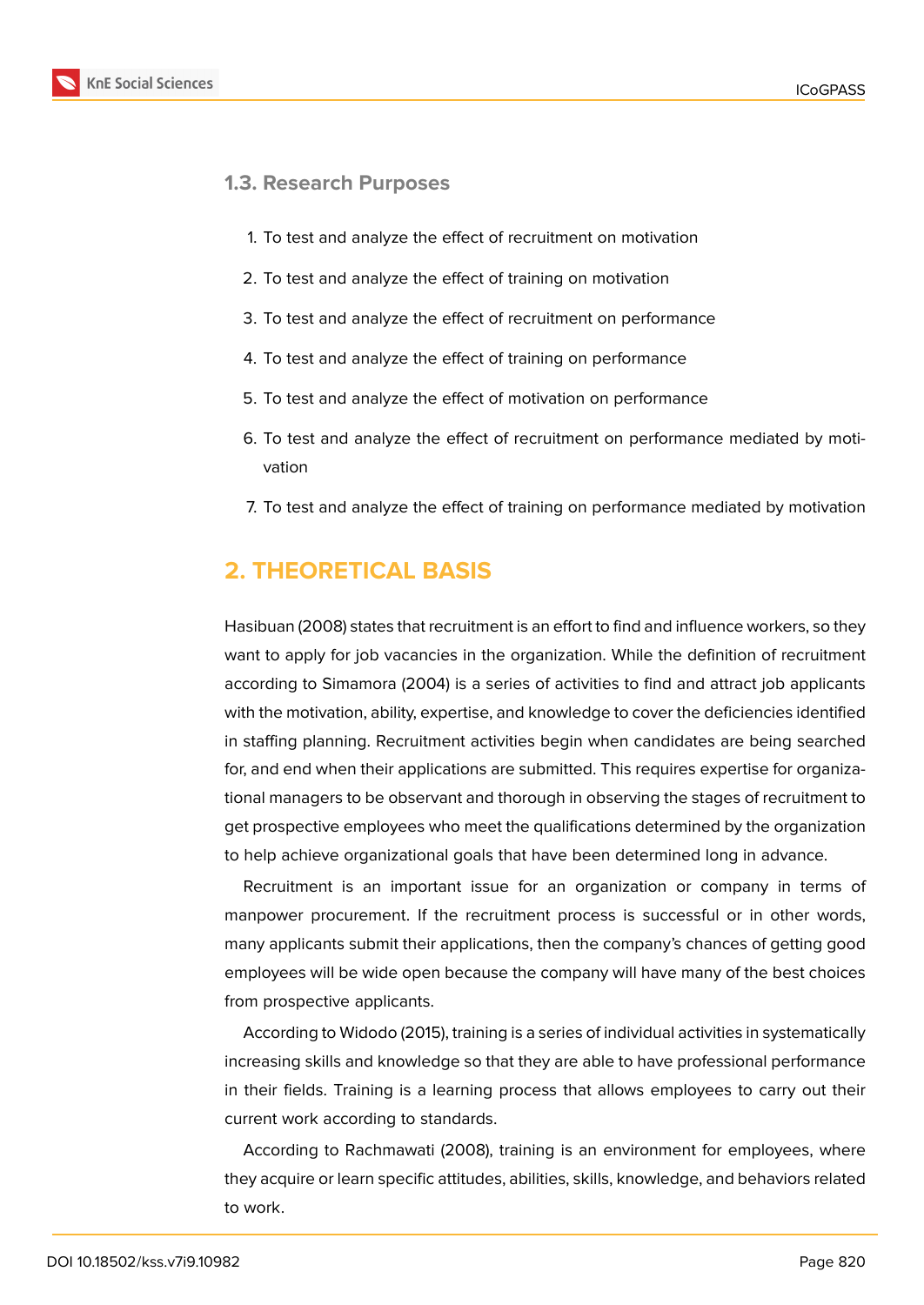

From the above understanding, training is a process to improve employee competence and can train employees' abilities, skills, expertise and knowledge to carry out work effectively and efficiently to achieve goals in a company.

According to Hasibuan (2012), motivation questions how to direct the power and potential of subordinates, so that they are willing to work together productively and successfully achieve and realize the goals that have been determined.

According to Saydam (2000) in Kadarisma (2012), the notion of motivation in everyday life is defined as the whole process of giving encouragement or stimulation to employees so that they are willing to work willingly without being forced.

From the description above, it can be stated that motivation is an activity or a way to encourage turmoil in humans so that they want to behave, work optimally to meet predetermined needs or goals.

According to Edison (2016) performance is the result of a process that refers to and is measured over a certain period of time based on pre-determined provisions or agreements. Mangkunegara (2009) in the journal Setyowati & Haryani (2016) suggests that the term performance from the word job performance or actual performance (work achievement or actual achievement) is the quality and quantity of work achieved by an employee in carrying out his duties in accordance with the responsibilities given to him.

Based on some of the above understanding, it can be concluded that performance is the result obtained by a person is doing his work within a certain time in accordance with the responsibilities that have been given by an organization.

According to Widodo (2005), the Thought Framework is an explanation of the constellation of relationships between variables that is strengthened by previous theories or research. The framework of thinking can also be interpreted as a relationship between various concepts based on existing theories to provide an overview of a phenomenon (Kountur, 2007).

The framework of thinking described in this study is as follows:

Based on statistical techniques, the formulation of the research hypothesis consists of a positive direct hypothesis and an indirect hypothesis. Therefore, the authors make a hypothesis to prove the relationship of all these variables

H1 : There is an influence between recruitment on motivation

H2 : There is an influence between training on motivation

H3 : There is an influence between recruitment on performance

H4 : There is an influence between training on performance

H5 : There is an influence between motivation on performance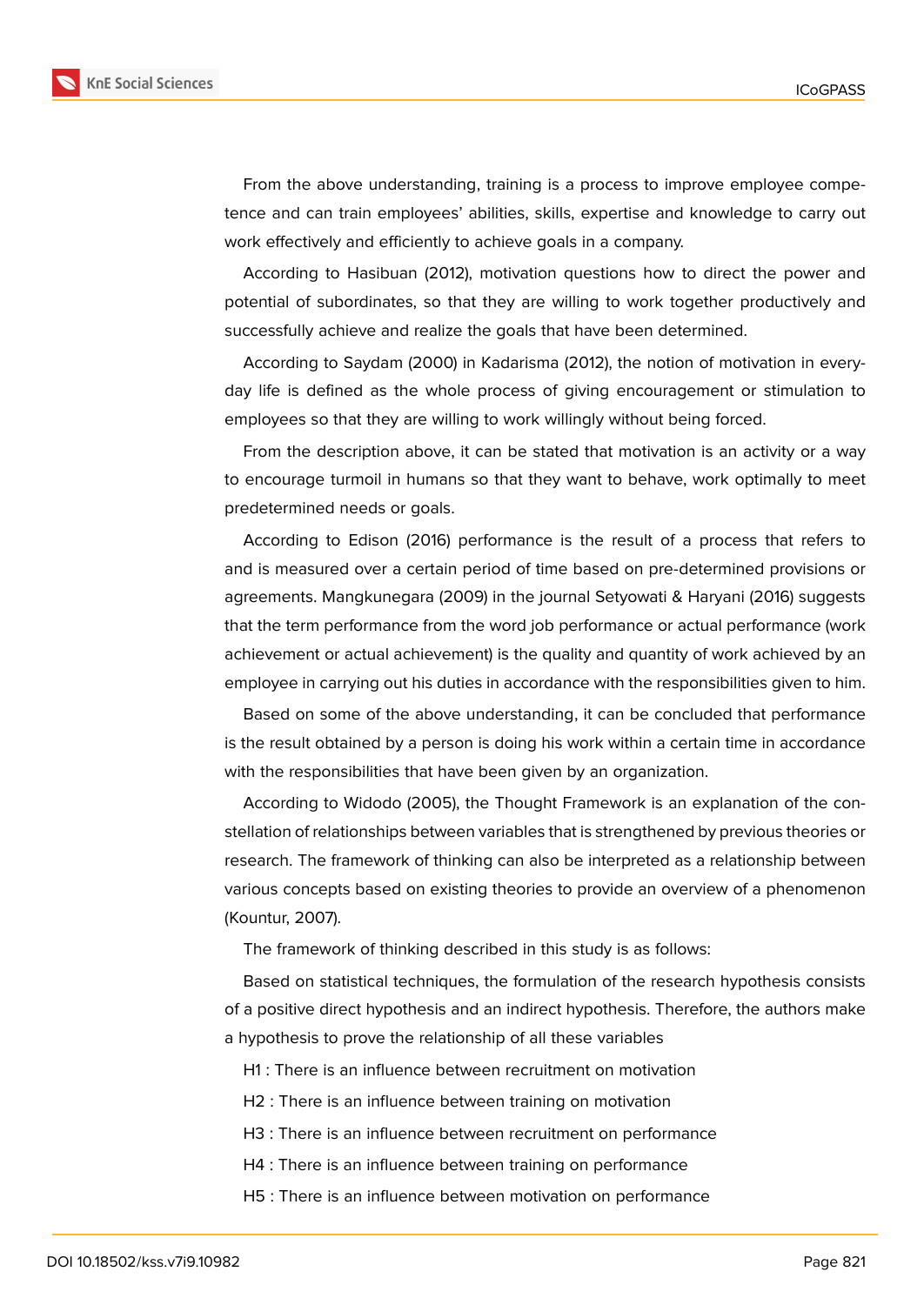



**Figure** 1

H6 : There is an influence between recruitment on motivation-mediated performance H7: There is an influence between training on performance mediated by motivation

# **3. RESEARCH METHODS**

The method used in this research is a quantitative method. The sample to be used in this study amounted to 140 INP personnel who were carrying out their duties in Darfur, Sudan. For this research questionnaire, the questions are arranged according to the research indicators obtained from the development of the literature review. The preparation of the questionnaire used a Likert scale. In this study, the data analysis technique used is a quantitative analysis using Structural Equation Modeling (SEM) through the Smart PLS V.3 program.

# **4. ANALYSIS AND DISCUSSION**

### **4.1. Evaluation of Measurement (Outer) Model**

Before the research data is processed, the research measuring instrument (questionnaire) is first tested to prove whether the questionnaire used has the accuracy (validity) and reliability (reliability) to be used as a research measuring instrument.

In this study, hypothesis testing uses the Partial Least Square (PLS) analysis technique with the smartPLS 3.0 program. The measurement model for the validity and reliability test, the model determination coefficient and the path coefficient for the equation model, can be seen in the following figure: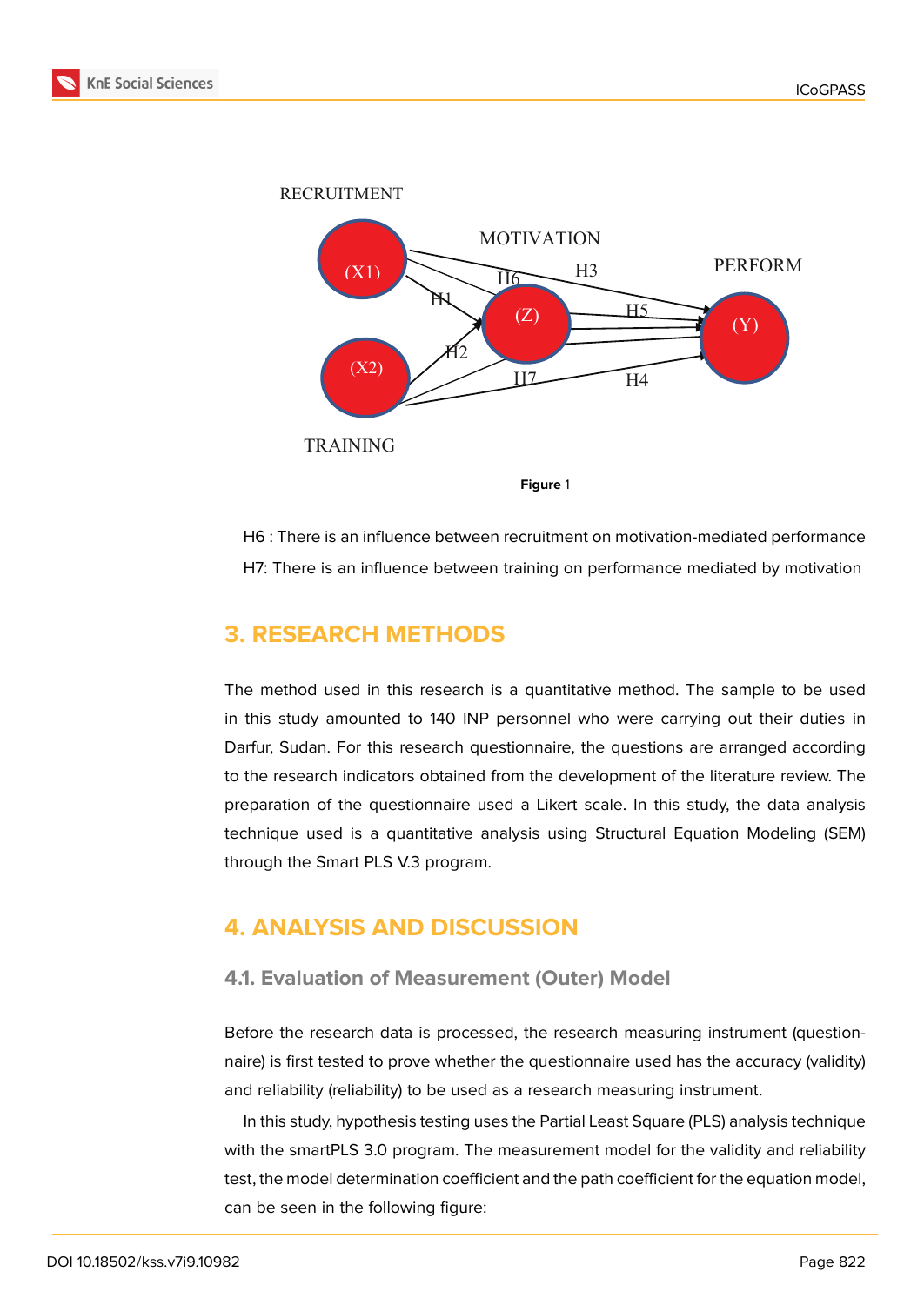



# **4.2. PLS Algorithm Results Display (Outer Loading)**

## **4.3. Convergent Validity**

To test convergent validity, the outer loading or loading factor values are used. An indicator is declared to meet convergent validity in the good category if the value of outer loading  $> 0.7$ , but Ghozali (2014) states that the value of outer loading  $> 0.6$  is acceptable. The following is the outer loading value of each indicator on the research variable:

# **4.4. Outer Loading**

Based on the data presented in table 4.2 above, it is known that each of the research variable indicators has a value of outer loading > 0.7. However, the data above shows that there is no indicator variable whose outer loading value is below 0.5 so that all indicators are declared feasible or valid for research use and can be used for further analysis.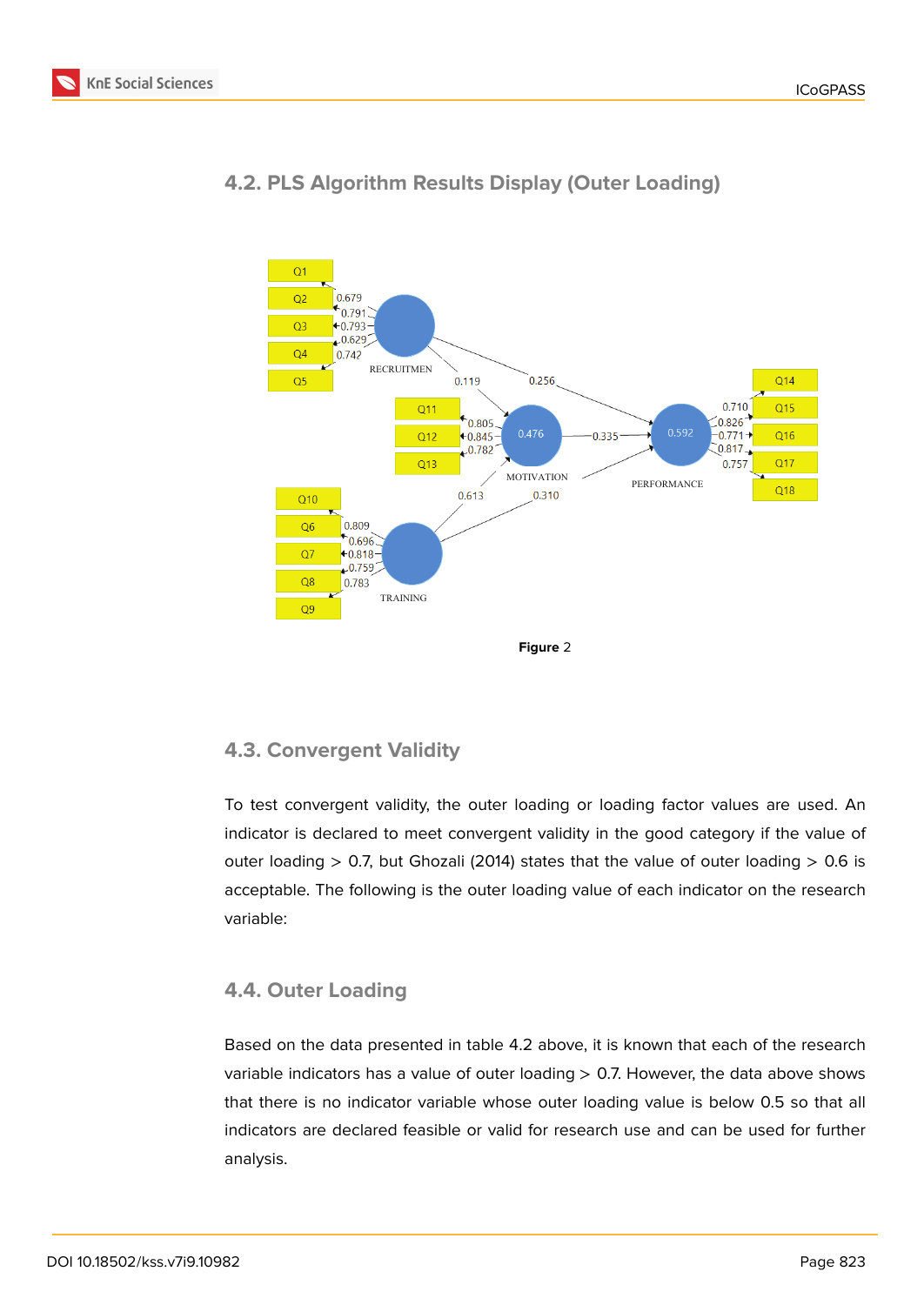

|                        | IABLE I          |                      |
|------------------------|------------------|----------------------|
| <b>Variable</b>        | <b>Indicator</b> | <b>Outer Loading</b> |
| <b>Recruitment (R)</b> | Q1               | 0.679                |
|                        | Q2               | 0.791                |
|                        | Q3               | 0.793                |
|                        | Q4               | 0.629                |
|                        | Q5               | 0.742                |
| <b>Training (F)</b>    | Q6               | 0.696                |
|                        | Q7               | 0.818                |
|                        | Q8               | 0.759                |
|                        | Q9               | 0.783                |
|                        | Q10              | 0.809                |
| <b>Motivation (M)</b>  | Q11              | 0.805                |
|                        | Q12              | 0.845                |
|                        | Q13              | 0.782                |
| Performance (K)        | Q14              | 0.710                |
|                        | Q15              | 0.826                |
|                        | Q16              | 0.771                |
|                        | Q17              | 0.817                |
|                        | Q18              | 0.757                |

 $T \cdot 2 = 1$ 

# **4.5. Discriminant Validity**

In this section, the results of the discriminant validity test will be described. The discriminant validity test uses the cross loading value. An indicator is declared to meet discriminant validity if the value of the cross loading indicator on the variable is the largest compared to other variables. The following is the cross loading value of each indicator:

## **4.6. Cross Loading**

Based on the results obtained, it can be stated that the indicators used in this study have good discriminant validity in compiling their respective variables.

## **4.7. Composite Reliability**

*Composite Reliability* is the part that is used to test the reliability value of the indicators on a variable. A variable can be declared to meet composite reliability if it has a composite reliability value > 0.6 (Ghozali, 2014). The following is the composite reliability value of each variable used in this study: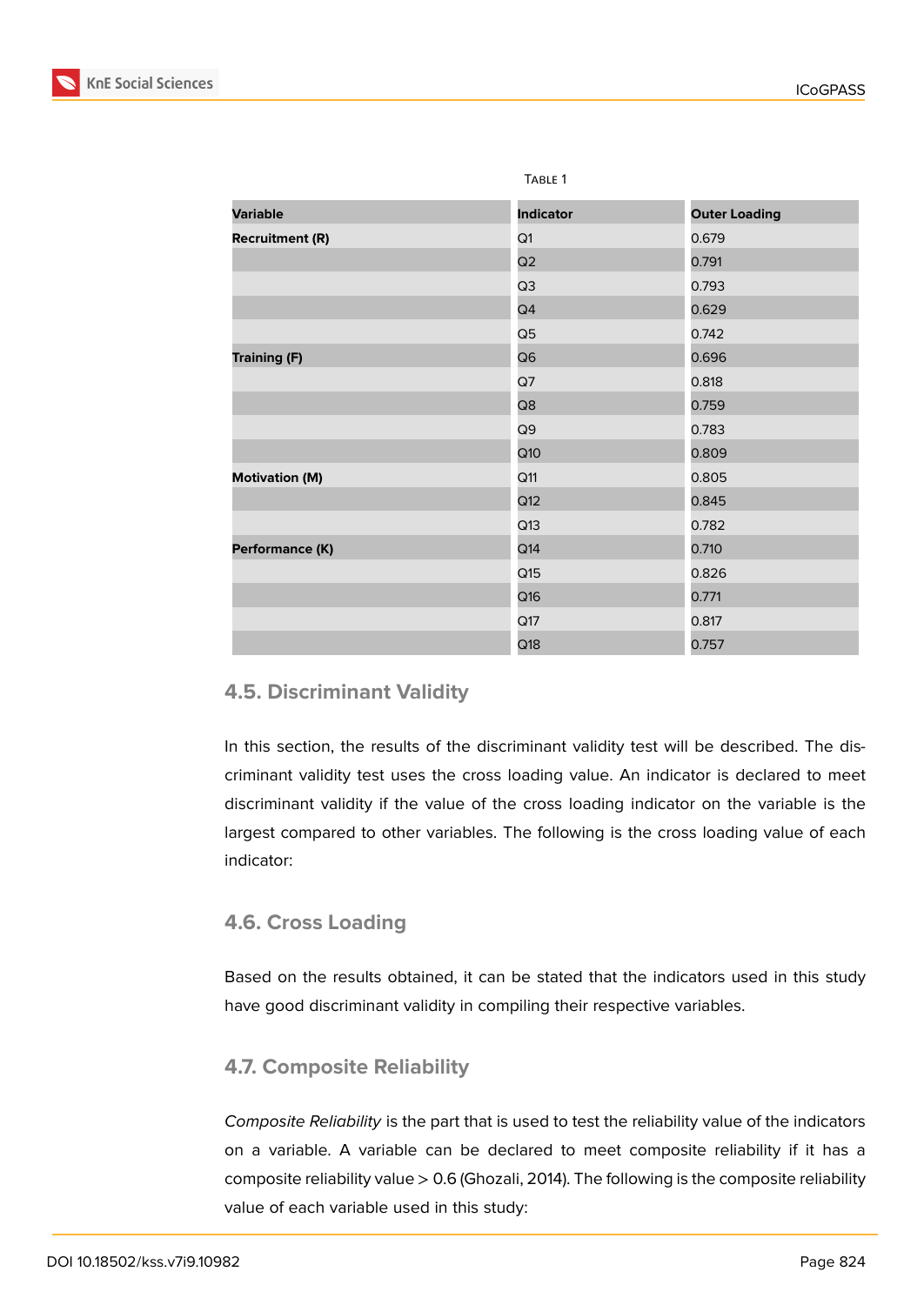

| <b>Indicator</b> | <b>Variable</b>    |                 |                   |                    |
|------------------|--------------------|-----------------|-------------------|--------------------|
|                  | <b>RECRUITMENT</b> | <b>TRAINING</b> | <b>MOTIVATION</b> | <b>PERFORMANCE</b> |
| Q1               | 0.679              | 0.350           | 0.288             | 0.392              |
| Q2               | 0.791              | 0.443           | 0.447             | 0.468              |
| Q3               | 0.793              | 0.487           | 0.388             | 0.538              |
| Q <sub>4</sub>   | 0.629              | 0.365           | 0.228             | 0.325              |
| Q5               | 0.742              | 0.493           | 0.358             | 0.432              |
| Q6               | 0.484              | 0.696           | 0.416             | 0.462              |
| Q7               | 0.300              | 0.818           | 0.516             | 0.497              |
| Q8               | 0.513              | 0.759           | 0.486             | 0.498              |
| Q9               | 0.532              | 0.783           | 0.622             | 0.630              |
| Q10              | 0.452              | 0.809           | 0.571             | 0.557              |
| Q <sub>11</sub>  | 0.384              | 0.529           | 0.805             | 0.553              |
| Q <sub>12</sub>  | 0.413              | 0.632           | 0.845             | 0.560              |
| Q13              | 0.372              | 0.493           | 0.782             | 0.516              |
| Q14              | 0.405              | 0.454           | 0.371             | 0.710              |
| Q15              | 0.548              | 0.567           | 0.553             | 0.826              |
| Q16              | 0.430              | 0.515           | 0.497             | 0.771              |
| Q17              | 0.546              | 0.576           | 0.602             | 0.817              |
| Q18              | 0.382              | 0.556           | 0.548             | 0.757              |

#### TABLE<sub>2</sub>

# **4.8. Composite Reliability**

| Variable    | <b>Composite Reliability</b> |
|-------------|------------------------------|
| Recruitment | 0.850                        |
| Training    | 0.882                        |
| Motivation  | 0.852                        |
| Performance | 0.884                        |

Table 3

Based on the data presented in the table above, it can be seen that the composite reliability value of all research variables is > 0.6. These results indicate that each variable has met composite reliability, so it can be concluded that all variables have a high level of reliability.

# **4.9. Cronbach Alpha**

The reliability test with the composite reliability above can be strengthened by using the Cronbach alpha value. A variable can be declared reliable or consistent if it has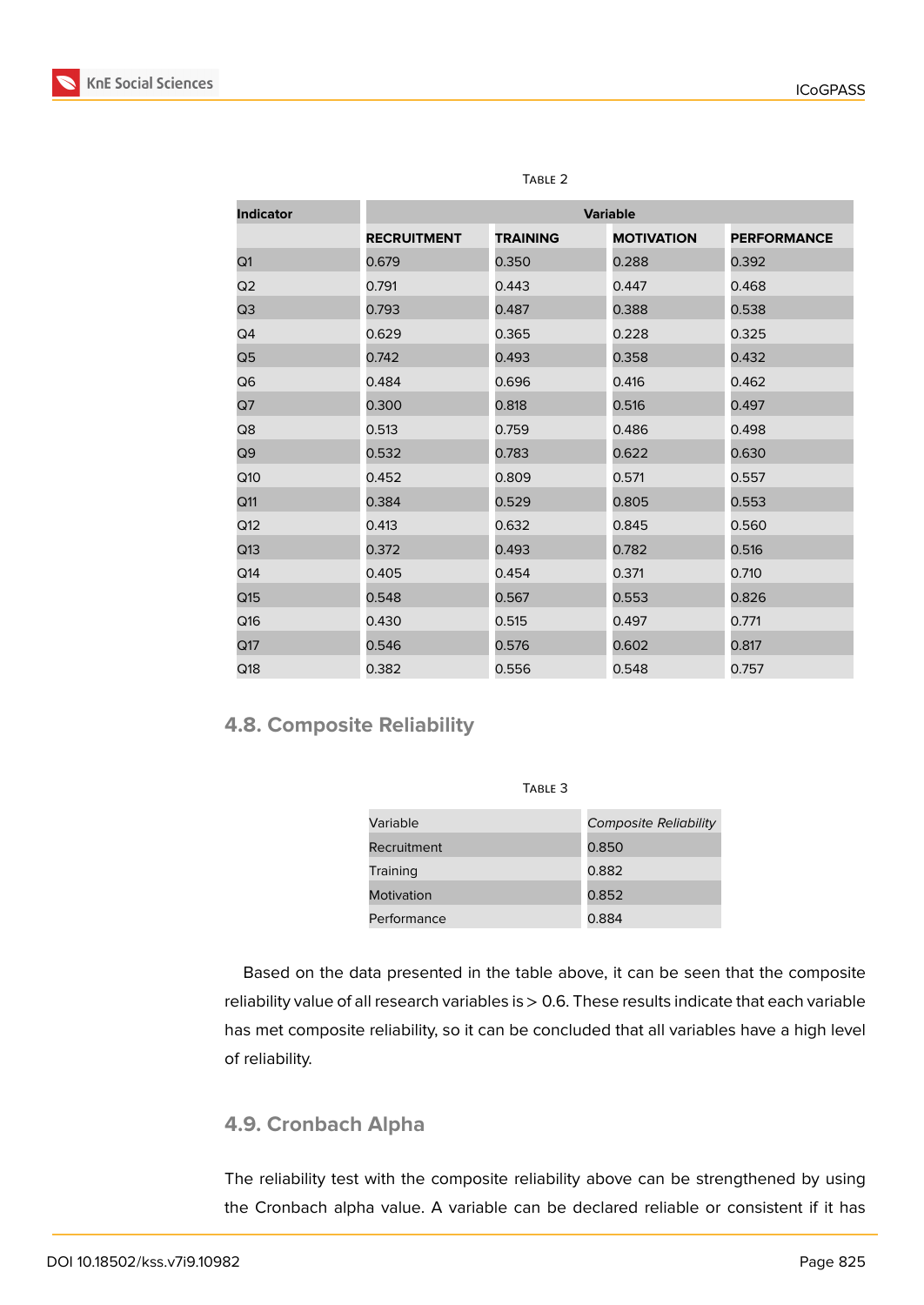

a Cronbach alpha value > 0.6 (Sujarweni, 2015). The following is the Cronbach alpha value of each variable:

# **4.10. Cronbach's Alpha**

| TABLE 4     |                  |
|-------------|------------------|
| Variable    | Cronbach's Alpha |
| Recruitment | 0.780            |
| Training    | 0.833            |
| Motivation  | 0.740            |
| Performance | 0.836            |

Based on the data presented above in the table, it can be seen that the Cronbach alpha value of each research variable is  $> 0.6$ . Thus these results can indicate that each research variable has met the requirements of the Cronbach alpha value, so it can be concluded that all variables have a high level of reliability.

## **4.11. Structural Model Testing (Inner Model)**

In this test, the results of the goodness of fit test, path coefficient test and hypothesis testing will be explained. The structural model in PLS is evaluated using R2 for the dependent variable and the path coefficient value for the independent variable which is then assessed for significance based on the t-statistic value of each path. The structural model of this research can be seen in the following figure:

### **4.12. PLS Algorithm Boothstrapping Results Display (Inner Model)**

### **4.13. Model Goodness Test (Goodness of Fit)**

Based on the picture, there is an R square number on Motivation of 0.468 and Performance of 0.614. In data processing that has been carried out using the smartPLS version 3.2.8 program, the R-Square value is obtained as follows:

### **4.14. R Square Value**

Based on the data presented in the table above, it can be seen that the R-Square value for the motivational competence variable is 0.476. The value obtained explains that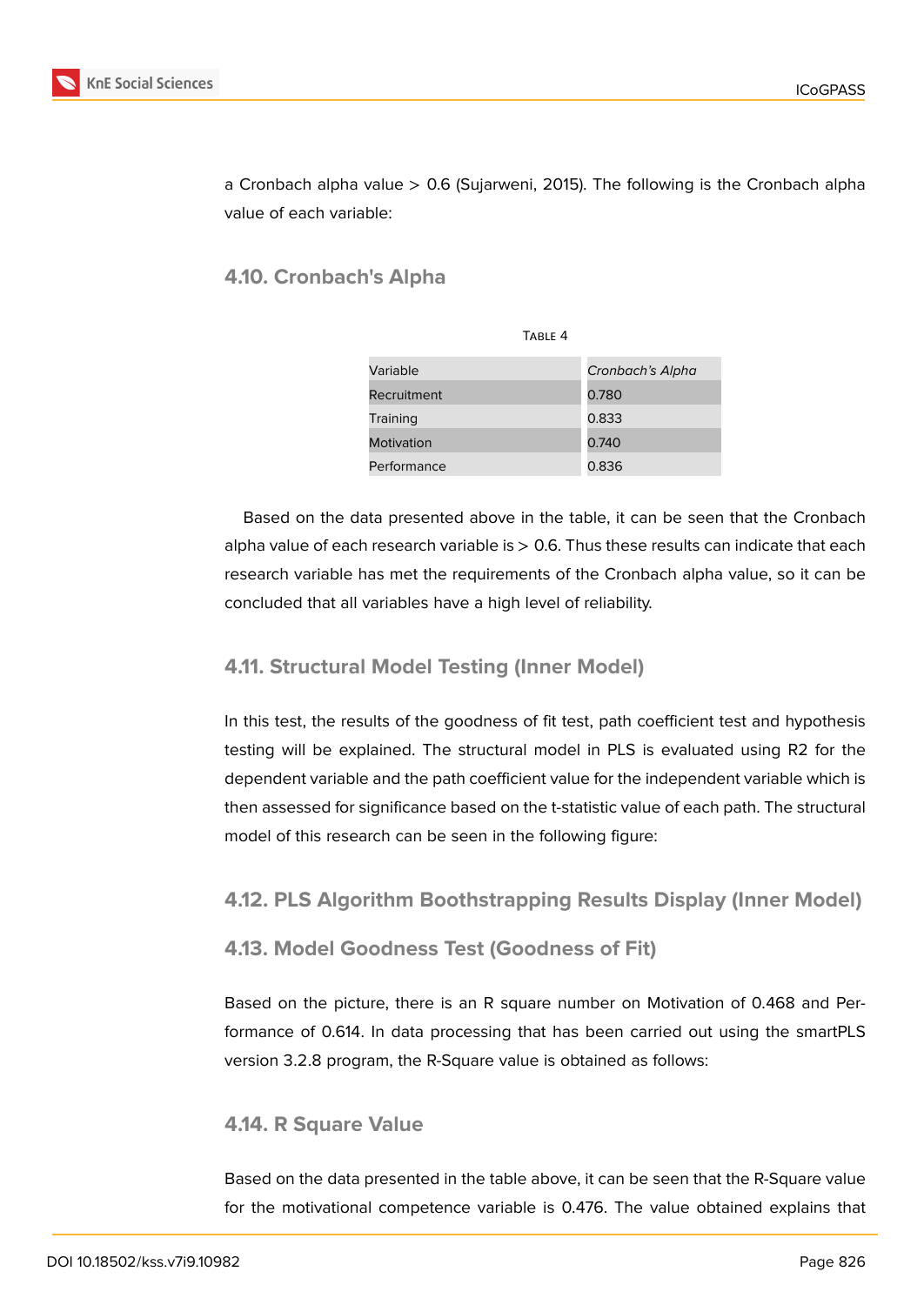



the percentage of motivational competence that can be explained by recruitment and training is 47.6%. Then for the R-Square value, the performance variable is 0.592. This value explains that performance can be explained by motivation is 59.4%.

The goodness of fit assessment is known from the Q-Square value. The Q-Square value has the same meaning as the coefficient determination (R-Square) in regression analysis, where the higher the Q-Square, the model can be said to be better or more fit with the data. The results of the calculation of the Q-Square value are as follows:

**Q-Square = 1 -- [(1 -- R21) x (1 -- R22)]**  $1 - [(1 - 0.476) \times (1 - 0.592)]$ 

 $1 - (0.524 \times 0.408)$ 

 $1 - 0.213$ 

#### 0.787

Based on the results of the calculations above, the Q-Square value is 0.787. This shows the magnitude of the diversity of research data that can be explained by the research model is 78.7%. While the remaining 21.3% is explained by other factors outside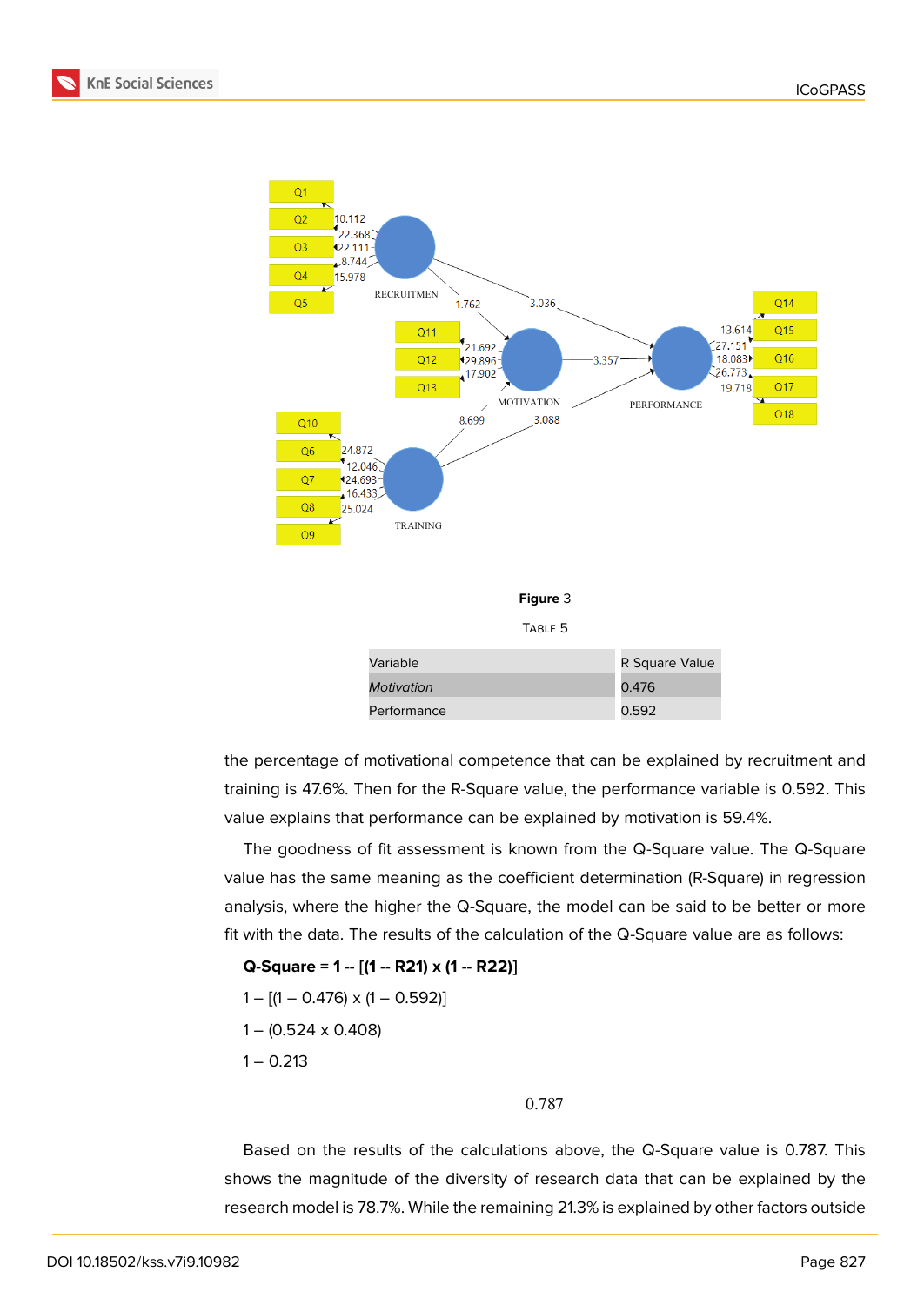

the research model. Thus, from these results, this research model can be declared to have a good goodness of fit.

### **4.15. Path Coefficient**

Path coefficient evaluation is used to show how strong the effect or influence of the independent variable is on the dependent variable. While coefficient determination (R-Square) is used to measure how much the endogenous variables are influenced by other variables. Chin said the results of R2 of 0.67 and above for endogenous latent variables in the structural model indicated the effect of exogenous variables (influenced) on endogenous variables (influenced) included in the good category. Meanwhile, if the result is 0.33 – 0.67 then it is included in the medium category, and if the result is 0.19 – 0.33 then it is included in the weak category.

Based on the inner model scheme that has been shown in the table above, it can be explained that the largest path coefficient value is indicated by the effect of training on motivation of 0.613. Then the second biggest influence is the effect of motivation on performance of 0.335 and the smallest effect is shown by the effect of recruitment on motivation, which is 0.119.

Based on the description of these results, it shows that all variables in this model have a path coefficient with a positive number. This shows that the greater the path coefficient value on one independent variable on the dependent variable, the stronger the influence between the independent variables on the dependent variable.

#### **4.16. Hypothesis testing**

Based on the data processing that has been done, the results can be used to answer the hypothesis in this study. Hypothesis testing in this study was conducted by looking at the value of t-statistics and the value of P-Values. The research hypothesis can be declared accepted if the P-Values <0.1. The following are the results of hypothesis testing obtained in this study through the inner model:

**Path Coefficients (Original Sample, Mean, STDEV, t-statistics, P-Value)**

Based on the table, hypothesis testing can be carried out as follows:

#### 1. **Hypothesis Testing 1: The effect of recruitment on motivation**

H0 : recruitment has no effect on motivation.

H1: recruitment has an influence on motivation.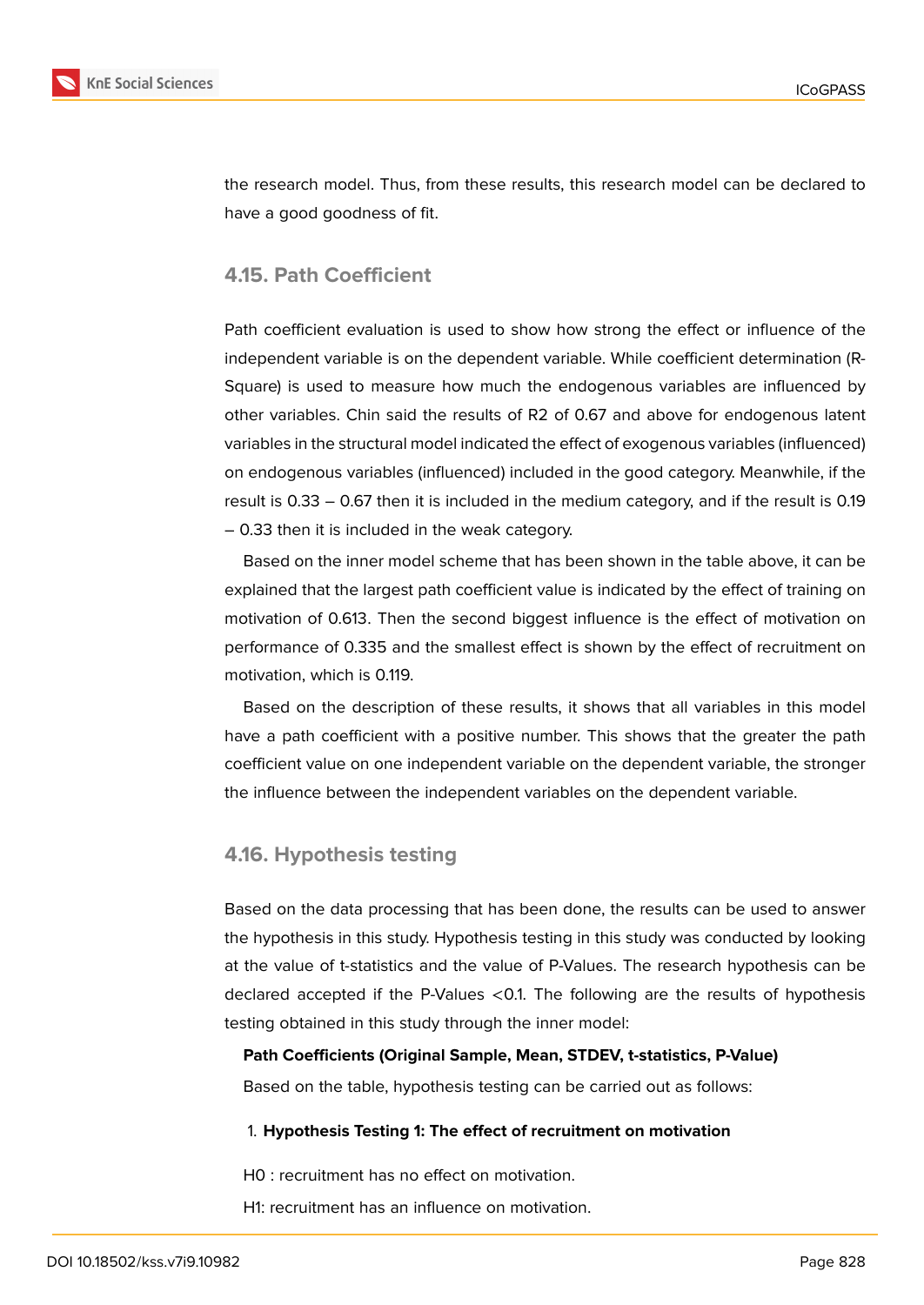

| TABLE 6           |                            |               |                                  |                              |                                     |                         |       |
|-------------------|----------------------------|---------------|----------------------------------|------------------------------|-------------------------------------|-------------------------|-------|
| <b>Hypothesis</b> | <b>Influence</b>           |               | <b>Original</b><br><b>Sample</b> | <b>Sample</b><br><b>Mean</b> | <b>Standard</b><br><b>Deviation</b> | t-<br>statistics Values | Р.    |
| H1                | Recruitment<br>Motivation  | $\rightarrow$ | 0.119                            | 0.121                        | 0.067                               | 1,762                   | 0.079 |
| H <sub>2</sub>    | Training<br>Motivation     | $\rightarrow$ | 0.613                            | 0.616                        | 0.070                               | 8,699                   | 0.000 |
| H <sub>3</sub>    | Recruitment<br>Performance | $\rightarrow$ | 0.256                            | 0.262                        | 0.084                               | 3.036                   | 0.003 |
| H <sub>4</sub>    | Training<br>Performance    | $\rightarrow$ | 0.310                            | 0.302                        | 0.100                               | 3.088                   | 0.002 |
| H <sub>5</sub>    | Motivation<br>Performance  |               | 0.335                            | 0.343                        | 0.100                               | 3.357                   | 0.001 |

HO is rejected if the P-values  $> 0.1$ .

H1 is accepted if the P-values  $< 0.1$ 

The P-values on H1 is  $0.079 < 0.1$ , meaning that there is sufficient evidence to reject H0. Thus, recruitment has a significant positive effect on motivation.

#### 1. **Testing Hypothesis 2: The effect of training on motivation.**

H0 : training has no effect on motivation

H2: training has an influence on motivation.

HO is rejected if the P-values  $> 0.1$ .

H2 is accepted if the P-values <0.1.

The P-values in H2 is  $0.000 < 0.1$ , meaning that there is sufficient evidence to reject H0. Thus, training has a significant positive effect on motivation.

#### 1. **Testing Hypothesis 3: The effect of recruitment on performance.**

H0 : recruitment has no effect on performance.

H3 : recruitment has an influence on performance.

HO is rejected if the P-values  $> 0.1$ .

H3 is accepted if the P-values <0.1.

The P-values at H3 is 0.003 < 0.1, meaning that there is sufficient evidence to reject H0. Thus, recruitment has a significant positive effect on performance.

#### 1. **Testing Hypothesis 4: The effect of training on performance.**

H0 : training has no effect on performance.

H4 : training has an effect on performance.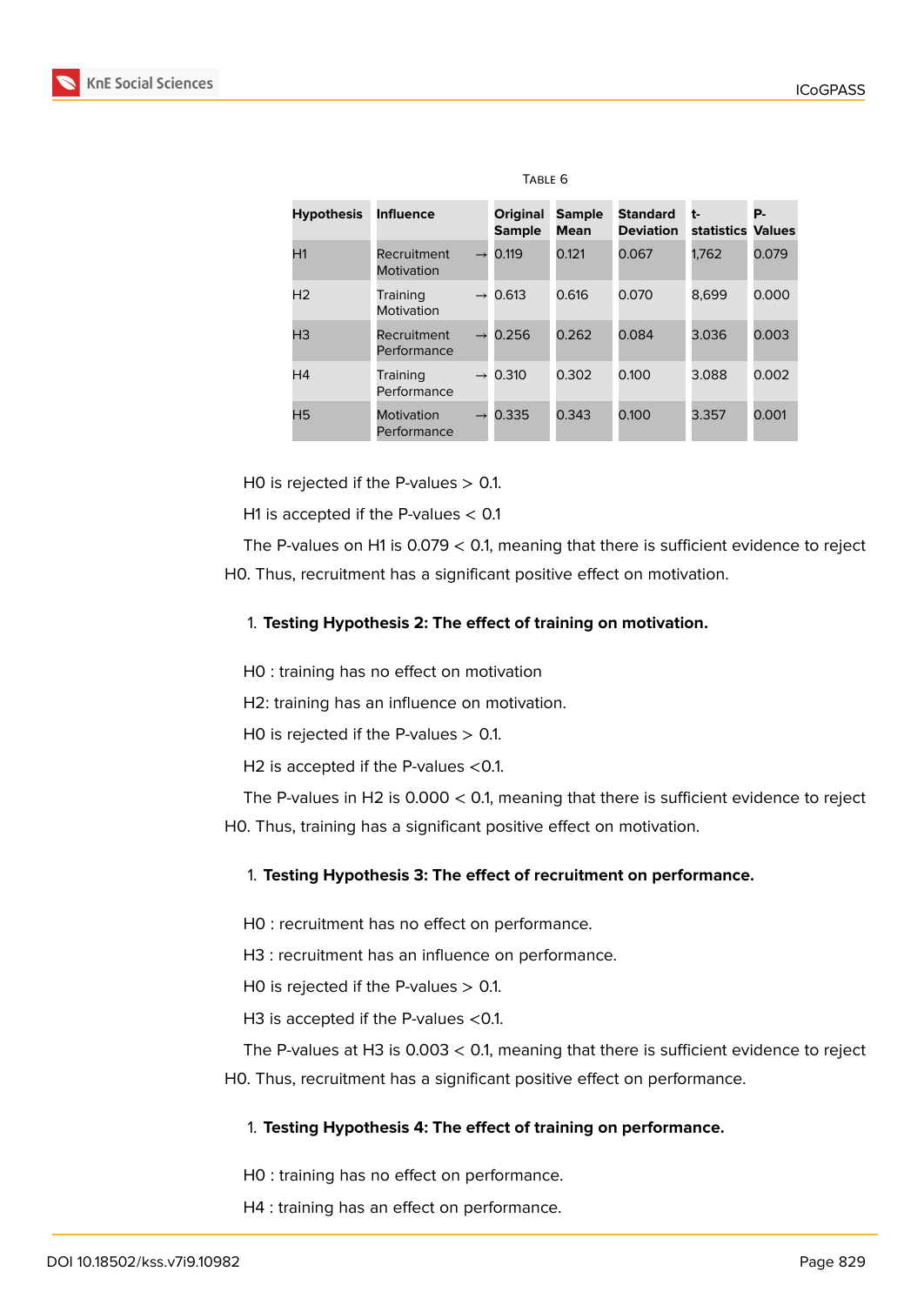

H0 is rejected if the P-values  $> 0.1$ .

H4 is accepted if the P-values <0.1.

The P-values on H4 0.002 < 0.1 mean that there is sufficient evidence to reject H0. Thus, training has a significant positive effect on performance.

#### 1. **Testing Hypothesis 5: The effect of motivation on performance.**

H0 : motivation has no effect on performance.

H5: motivation has an influence on performance.

HO is accepted if the P-values  $> 0.1$ .

H5 is accepted if the P-values <0.1.

The P-values at H5 0.001  $<$  0.1 mean that there is sufficient evidence to reject H0. Thus, motivation has a significant positive effect on performance.

# 1. **Hypothesis Testing 6: the effect of recruitment on performance mediated by motivation.**

To examine the role of motivation as a mediating effect of recruitment on performance, the casual step method was used. Kenny (2018) explains the effect of casual step mediation through the diagram below.

**4.17. Causal Step Mediation Effect**



**Figure** 4

*Patch c' is called the direct effect. The mediator has been called an intervening or process variable. Complete mediation is the case in which variable X no longer*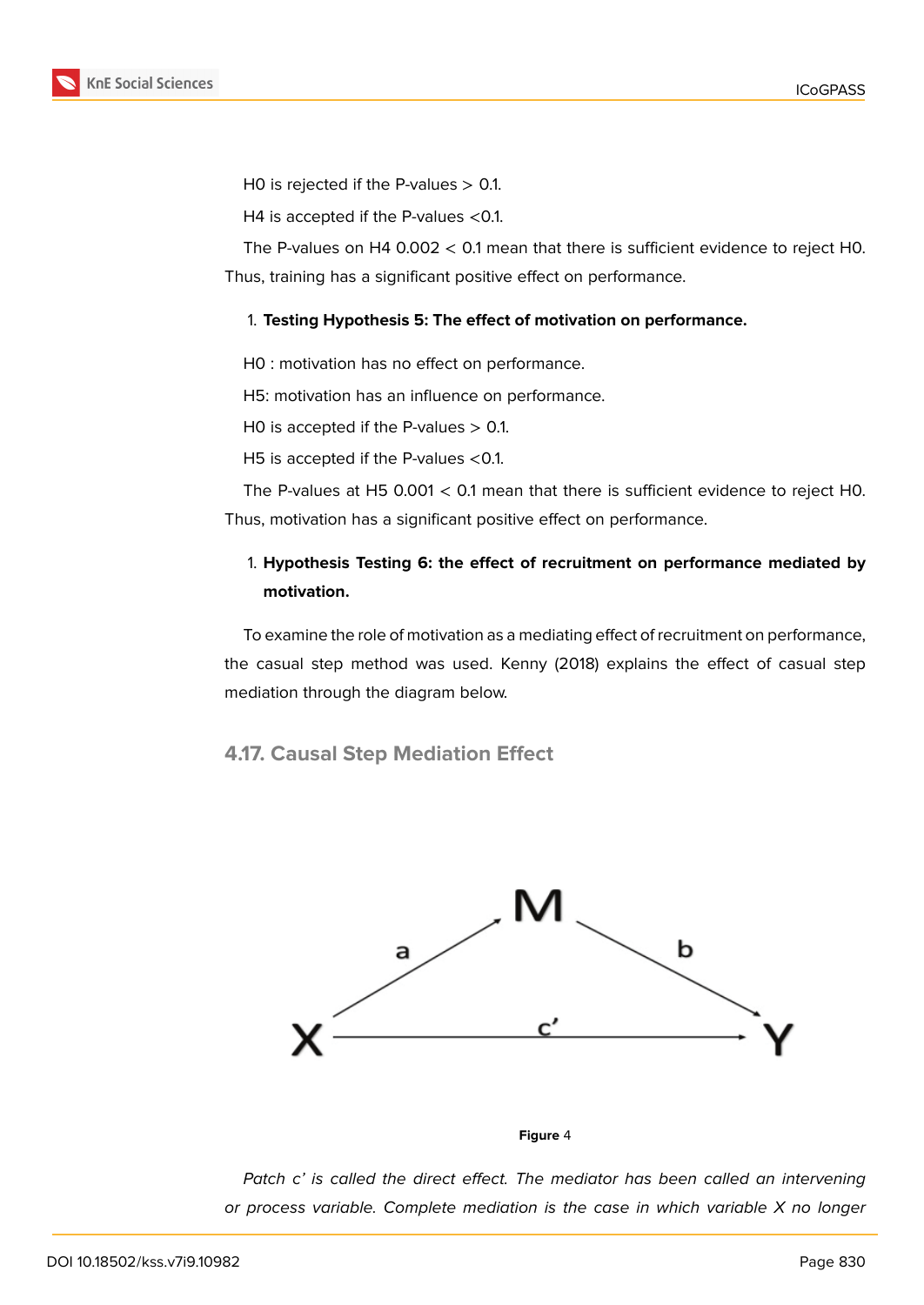

*affects Y after M has been controlled, making patch c' zero. Partial mediation is the case in which the path from X to Y is reduced in absolute size but is still different from zero when the mediator is introduced.* Thus, full mediation will occur when the X variable is not able to significantly influence the Y variable without going through the M variable (the mediator). Meanwhile, partial mediation occurs when variable X is able to significantly influence variable Y without going through variable M (mediator).

#### **Path Coefficients (t-statistics and P-Values)**

| $I$ ADLL $I$                               |                     |                 |                    |  |  |
|--------------------------------------------|---------------------|-----------------|--------------------|--|--|
| <b>Influence</b>                           | t-statistics        | <b>P-Values</b> | <b>Information</b> |  |  |
| Recruitment<br>Performance                 | $\rightarrow$ 3.036 | 0.003           | Significant        |  |  |
| Recruitment $\rightarrow$ Motivation 1,762 |                     | 0.079           | Significant        |  |  |
| Motivation<br>Performance                  | $\rightarrow$ 3.357 | 0.001           | Significant        |  |  |

Table 7

Because the P-values of recruitment  $\rightarrow$  performance 0.003  $<$  0.1 (Significant), recruitment effect  $\rightarrow$  motivation 0.079 < 0.1 (Significant) and the effect of motivation  $\rightarrow$ performance 0.001 < 0.1 (Significant), thus the motivation to mediate partially or partially mediation the effect of recruitment on performance.

# 1. **Hypothesis Testing 7: the effect of training on performance which inmediation by motivation.**

To examine the role of motivation as a mediating effect of training on performance, the casual step method was used.

#### **Path Coefficients (t-statistics and P-Values)**

| IADLL U                            |                     |                 |                    |  |  |
|------------------------------------|---------------------|-----------------|--------------------|--|--|
| <b>Influence</b>                   | t-statistics        | <b>P-Values</b> | <b>Information</b> |  |  |
| Training $\rightarrow$ Performance | 3.088               | 0.002           | Significant        |  |  |
| Training $\rightarrow$ Motivation  | 8.699               | 0.000           | Significant        |  |  |
| Motivation<br>Performance          | $\rightarrow$ 3.357 | 0.001           | Significant        |  |  |

Table 8

Because the P-values of training  $\rightarrow$  performance 0.002 < 0.1 (Significant), the effect of training  $\rightarrow$  motivation 0.000 < 0.1 (Significant) and the effect of motivation  $\rightarrow$  performance 0.001 < 0.1 (Significant), thus motivation partially mediates the effect of training on performance.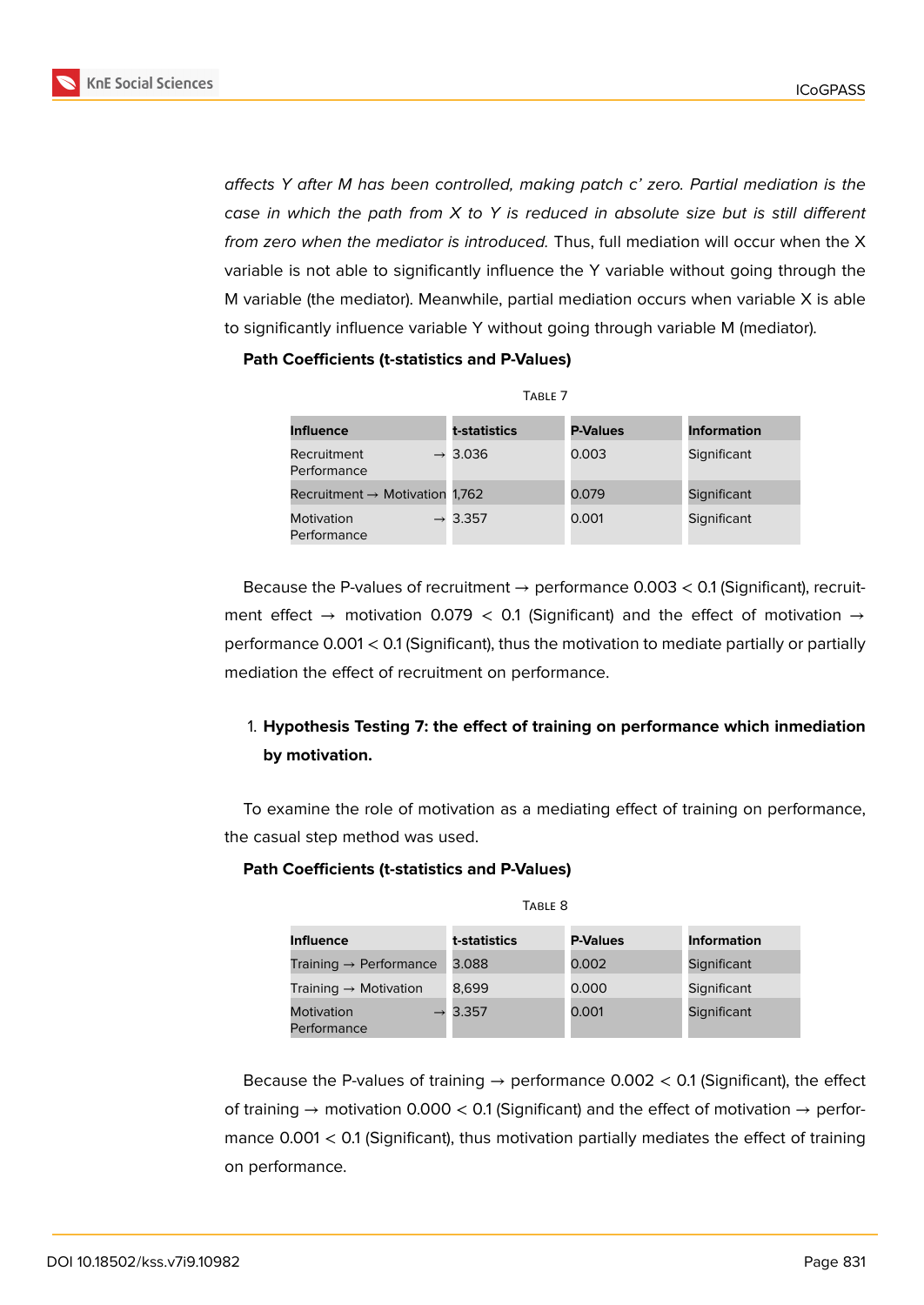

# **5. Discussion**

The results of the research analysis that has been carried out show that:

### **5.1. Significant recruitment has a positive effect on motivation.**

The value of t-statistics on the effect of recruitment on motivation is  $1.762 > 1.64$ , this means that the value of the t-statistics meets the specified criteria. And also seen in the P-Values on the effect of recruitment on motivation, namely 0.079 <0.1 which indicates that recruitment has a significant positive effect on motivation. This strengthens the theory put forward by Simamora (2004) which is a series of activities to find and attract job applicants with the motivation, ability, expertise, and knowledge to cover the deficiencies identified in staffing planning and also research conducted by Arbie and Tumbuan (2018) that recruitment and motivation simultaneously affect employee performance variables.

### **5.2. Training significant positive effect on motivation.**

The value of t-statistics on the effect of training on motivation is 8.699 > 1.64, this means that the value of the t-statistics meets the specified criteria. And also seen in the value of t-statistics on the effect of training on motivation, namely 0.000 <0.1 which indicates that training has a significant positive effect on motivation. Hasibuan (2012) put forward Maslow's theory (1943) called Maslow's Need Hierarchy Theory/A Theory of Human Motivation or Maslow's Hierarchy of Needs Theory. The hierarchy of needs follows the plural theory, namely that a person behaves/works, because of the encouragement to meet various needs and support research conducted by Agusta and Sutanto (2013) that training (X1) and work motivation (X2) have a positive and significant effect on employee performance (Y) at CV Haragon Surabaya. This indicates that the training will be carried out properly if the police personnel participating in the training are motivated to produce good training.

**5.3. Recruitment significant positive effect on performance.**

The value of t-statistics on the effect of recruitment on performance is 3,036 > 1.64, this means that the value of the t-statistics meets the specified criteria. And it is also seen in the P-Values value on the effect of recruitment on performance, namely 0.003 < 0.1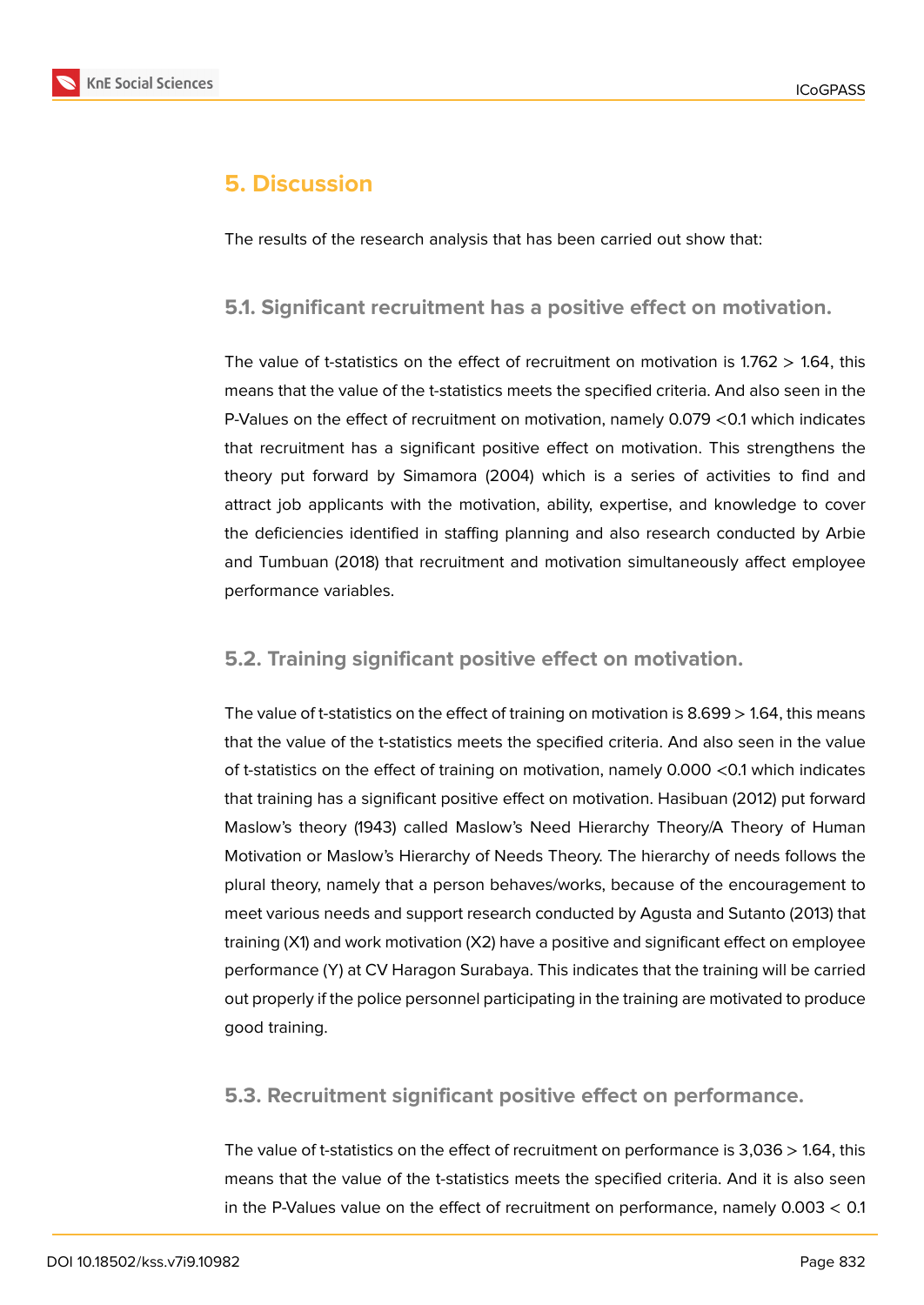

which indicates that recruitment has a significant positive effect on the performance of police personnel who serve as peacekeepers. This study also strengthens the research conducted by Arbie and Tumbuan (2018) that recruitment has a significant effect on the work performance of PT. Bank of North Sulawesi Gorontalo, Main Branch, because the level is significantly less than < 0.05 i.e. 0.000, and also research conducted by Nurhayati (2016) that the effect of the implementation of recruitment on performance after an analysis through statistical tests shows that if recruitment is increased it will lead to an increase in employee performance. This indicates that a good and appropriate recruitment process will result in the performance of Indonesia National Police personnel who will be assigned to the mission area.

### **5.4. Training has a significant positive effect on performance.**

The value of t-statistics on the effect of training on performance is  $3,088 > 1.64$ , this means that the value of the t-statistics meets the specified criteria. And it is also seen in the P-Values value on the effect of training on performance that is 0.002 < 0.1 which indicates that training has a significant positive effect on the performance of police personnel who serve as peacekeepers. According to Widodo (2015), training is a series of individual activities in systematically increasing skills and knowledge so that they are able to have professional performance in their fields. Training is a learning process that allows employees to carry out their current work in accordance with the standards and research conducted by Agusta & Sutanto (2013) that training (X1) has a positive and significant effect on employee performance (Y) at CV Haragon Surabaya. This shows that to produce good performance or according to standards, adequate training must be provided.

### **5.5. Motivation has a significant positive effect on performance.**

Score *t-statistics* on the effect of motivation on performance is 3.357 > 1.64 this means that the value of*t-statistics* it meets the specified criteria. And also seen in the P-Values on the effect of motivation on performance is 0.001 <0.1 which indicates that motivation has a significant positive effect on performance. According to Kadarisma (2012), work motivation is the driving force or impetus in a person to want to behave and work diligently and well in accordance with the duties and obligations that have been given to him and also research conducted by Mudayana (2010) that there is a strong relationship between motivation with performance, the higher the work motivation, the better the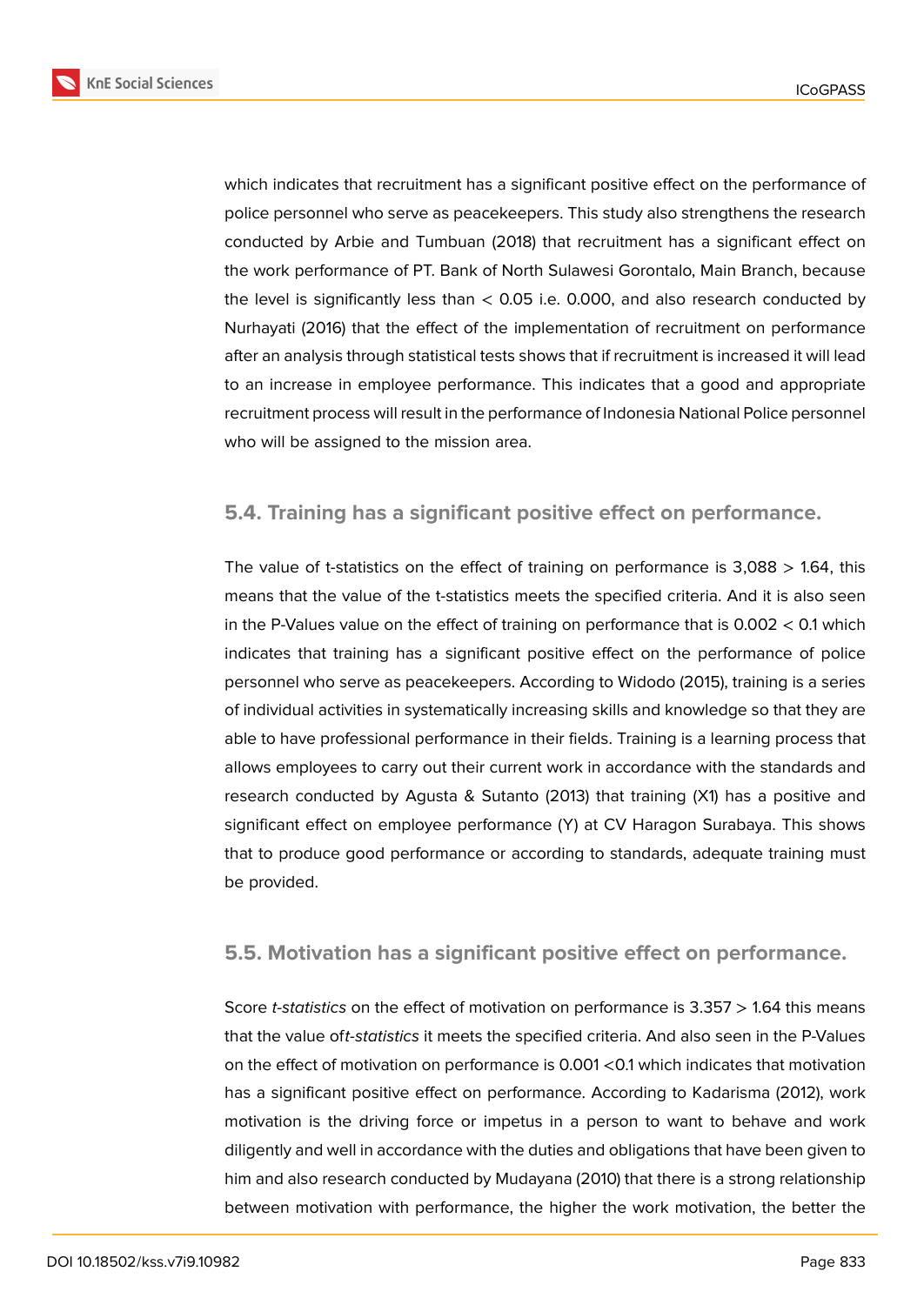

resulting performance. This shows that good personnel performance must be supported by the existing motivation of these personnel.

# **5.6. Motivation partially mediates the effect of recruitment on performance.**

Motivationmediating some of the effects of recruitment on the performance of Indonesia National Police personnel who are members of the UN mission means *t-statistics* motivation → performance 3,357 > 1.64 and P-Values value 0.001 < 0.1, then *t-statistics* recruitment  $\rightarrow$  performance 3,036  $>$  1.64 and P-Values0.003  $<$  0.1 which means it meets the specified criteria (see table 4.9 above). This research in accordance with the explanation of Wilson Bangun (2002) regarding several main activities in the recruitment (recruitment) of workers, including obtaining prospective workers according to their needs through the proper method of attracting workers. This shows that the performance of police personnel who are members of the UN mission in the recruitment process with or without motivation from these personnel in the recruitment process can produce a good performance.

# **5.7. Motivation partially mediates the effect of training on performance.**

Motivationmediating some of the effects of training on the performance of Indonesia National Police personnel who are members of the UN mission means *t-statistics* motivation → performance 3,357 > 1.64 and P-Values value 0.001 < 0.1 then *t-statistics* training  $\rightarrow$  performance 3,088  $>$  1.64 and P-Values0.002  $<$  0.1 which means it meets the specified criteria (see table 4.10 above). According to Prastyo and Sudiro (2016) Training has an indirect effect on employee performance mediated by work motivation, meaning that the right training provided by the company can lead to work motivation which can later have an impact on the performance of the Assembling Department employees of PT. Railway Industry (Persero) Madiun City. This means that the process of training Indonesia National Police personnel who will serve on UN missions to produce good performance can be based on motivation from within the personnel so that they can obtain good performance.

# **6. CONCLUSIONS AND SUGGESTIONS**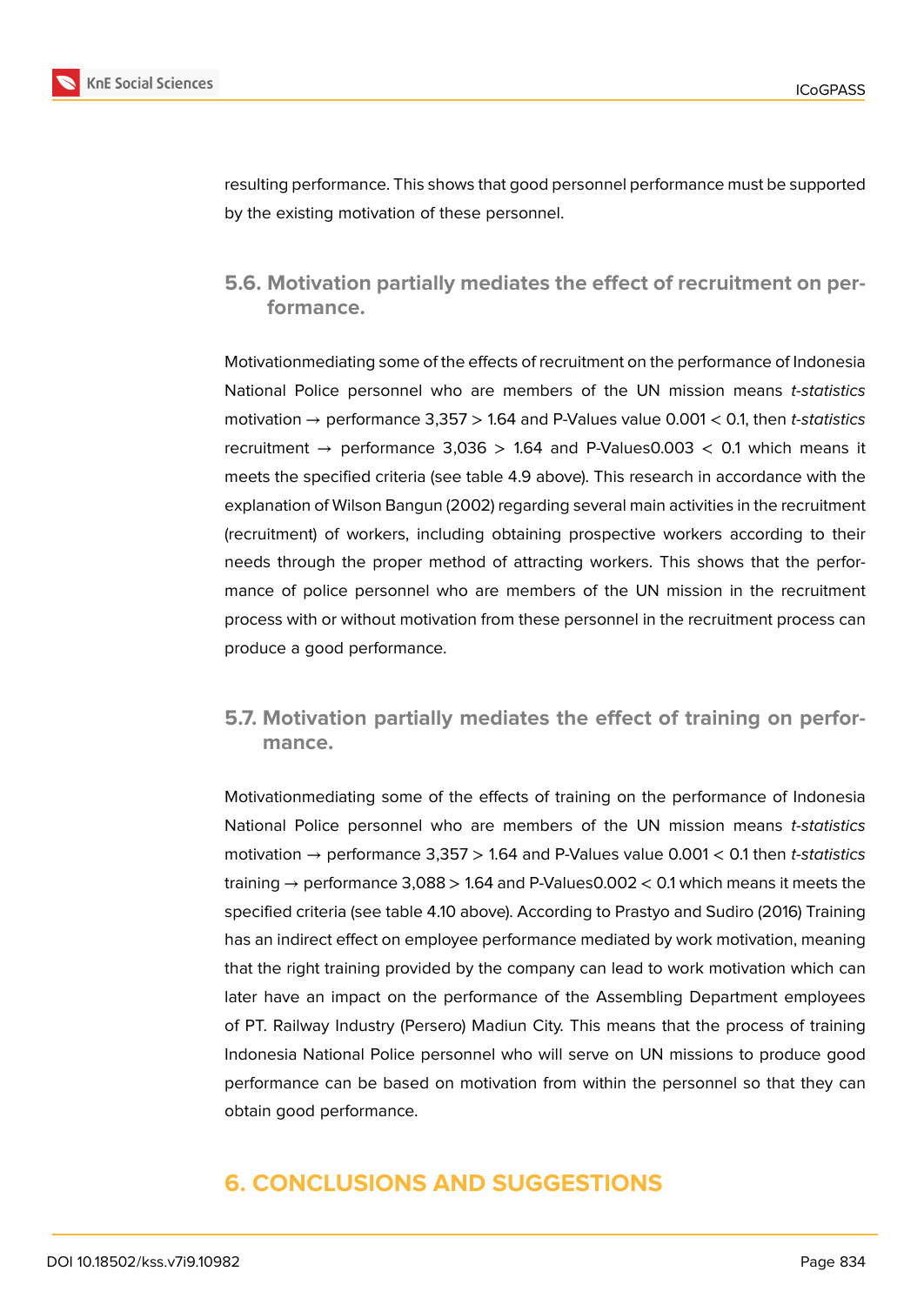

# **6.1. Conclusion**

After processing the data and analyzing the research results, the conclusions of this study are as follows:

#### 1. **Significant recruitment has a positive effect on motivation.**

The recruitment process carried out by the Indonesia National Police (INP) for its personnel who will be assigned to UN missions has made efforts to obtain personnel that comply with predetermined criteria, but this also requires motivation from within the personnel to be recruited as UN troops.

#### 1. **Training has a significant positive effect on motivation.**

The training carried out to train (INP) personnel who will be assigned to UN missions must of course be based on the capability standards that will be used in the mission area. This, of course, requires high motivation by the personnel participating in the training so that what is being trained can be carried out in earnest.

#### 1. **Significant recruitment has a positive effect on performance.**

In the recruitment process of INP personnel assigned to UN missions, of course, the desired result is a good performance in the assignment of these personnel in the mission area. This is in accordance with the research that has been done that recruitment has a significant positive effect on performance.

#### 1. **Training has a significant positive effect on performance.**

In the training process, of course, to produce good performance, it must be carried out with a good standard. This strengthens the research that has been done that training significant positive effect on performance.

#### 1. **Motivation significant positive effect on performance.**

Motivation positive effect on the performance of data supports in this study which confirms this effect. This shows that the personnel who will be assigned to the UN mission to get good performance, of course, there must be high motivation from the personnel who will be assigned to the mission area.

#### 1. **Motivation partially mediates the effect of recruitment on performance.**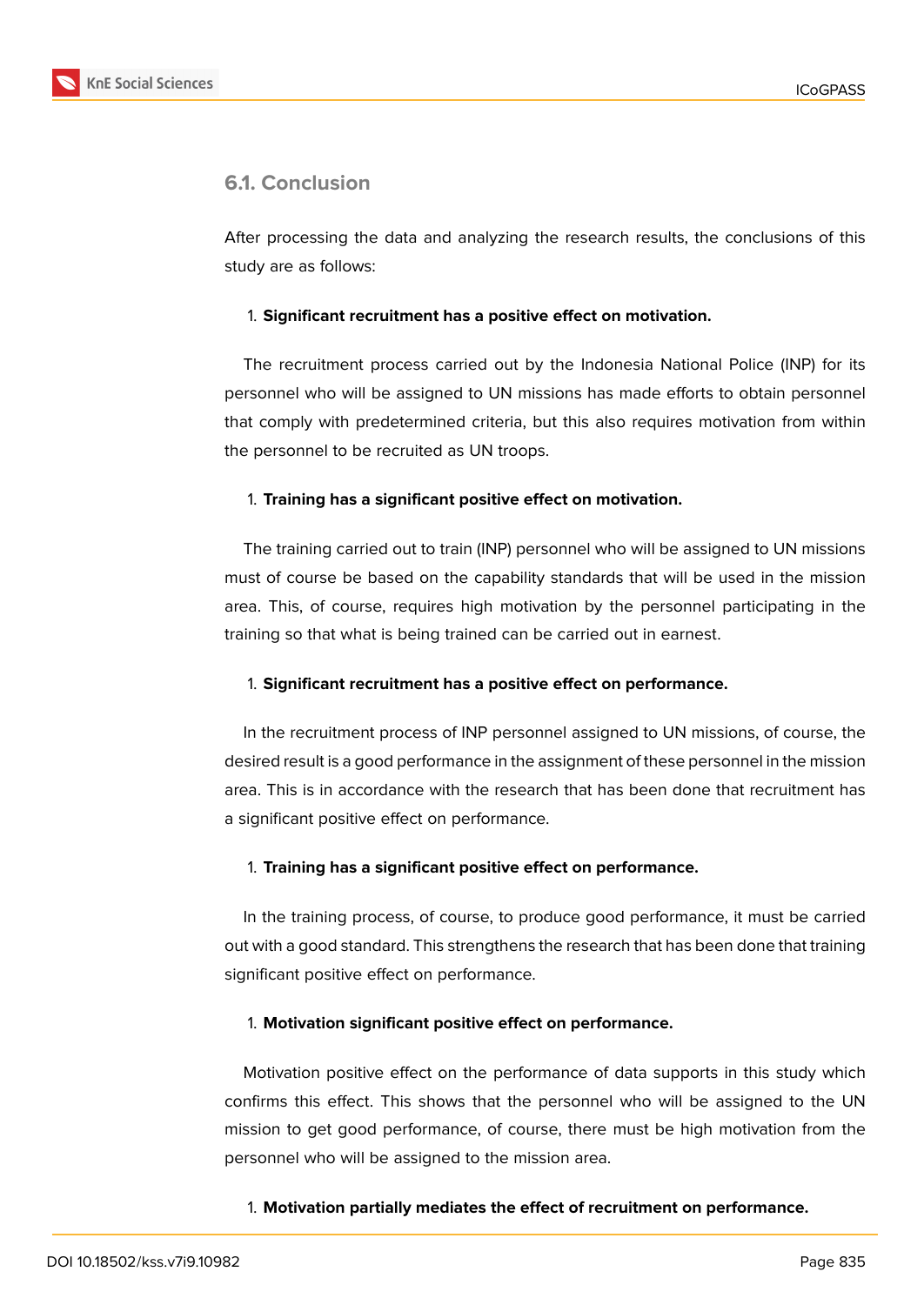



The performance of police personnel who are members of the UN mission in the recruitment process with or without motivation from these personnel in the recruitment process can result in a good performance.

#### 1. **Motivation partially mediates the effect of training on performance.**

The process of training INP personnel who will serve on UN missions to produce good performance can be based on motivation from within the personnel so that they can obtain good performance.

### **6.2. Suggestion**

#### 1. **Suggestions for further research**

For further researchers, the results of this study can be used as material for comparison and research reference and as consideration for further deepening further research by using other variables that may have more influence on the performance of INP personnel who join as UN troops and are ready to be assigned to mission areas.

#### 1. **Advice to agencies.**

- 2. In order to attract qualified INP personnel, the recruitment system is carried out consistently and consistently so as to produce reliable INP personnel to be assigned to UN missions.
- 3. The implementation of INP duties in mission areas is currently full of challenges, so that good and sustainable training can create INP personnel who are ready to face challenges in mission areas.
- 4. In order to get more attention and increase the motivation of INP personnel who will be assigned to the mission area by providing rewards.
- 5. In order to improve the performance of personnel who will be assigned to the INP mission area, they can make a breakthrough starting from the recruitment process, training process and also the motivation of personnel who will join the UN troops.

## **References**

[1] Mangkunegara AP. Human resource management. Bandung: PT. Teens Rsoda Works; 2004.